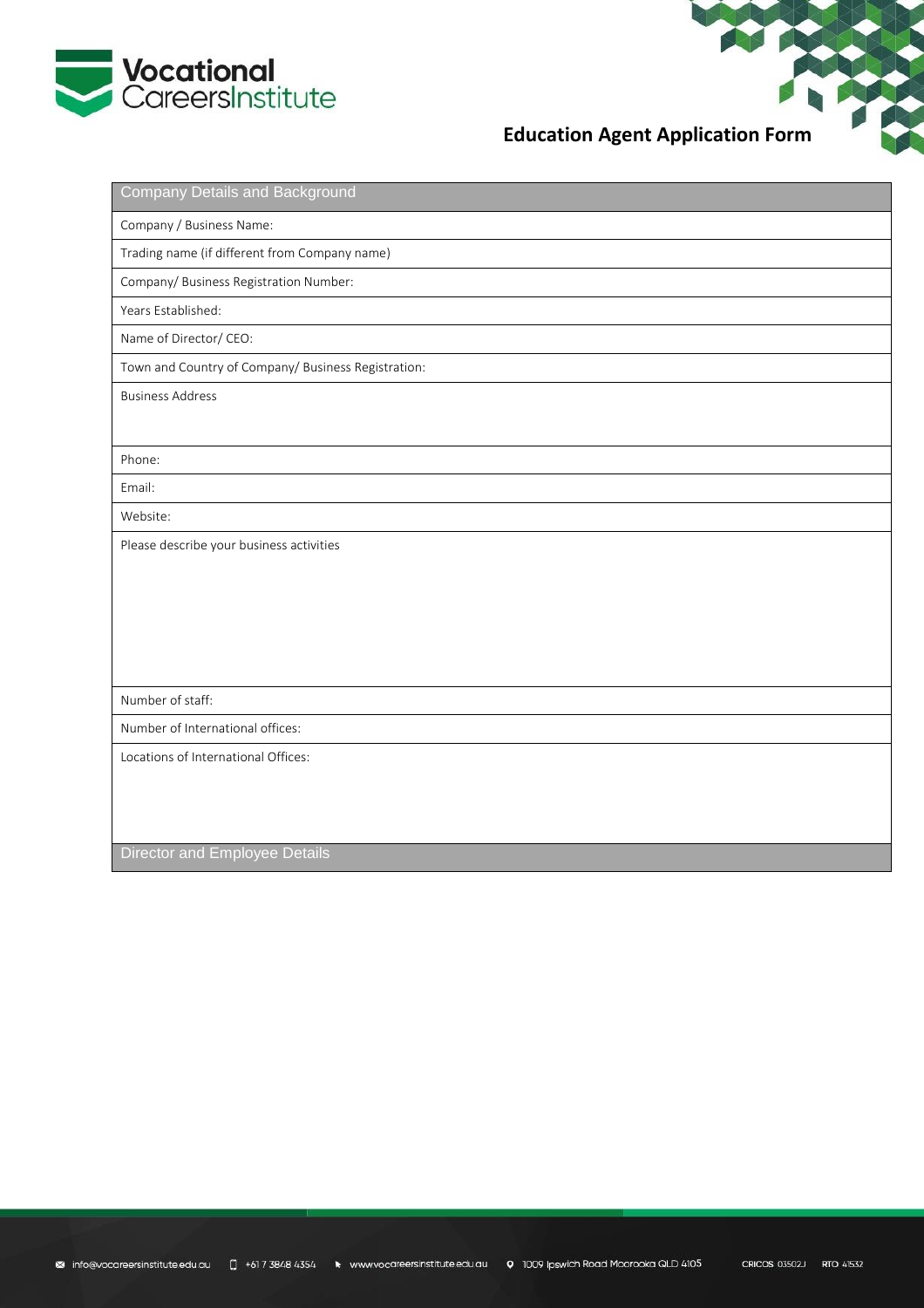| <b>Vocational</b><br>CareersInstitute              |  |
|----------------------------------------------------|--|
| Person 1                                           |  |
| Name:                                              |  |
| Position:                                          |  |
| Qualifications and previous experience:            |  |
| Membership of education agent professional bodies: |  |
|                                                    |  |
|                                                    |  |
| Person 2                                           |  |
| Name:                                              |  |
| Position:                                          |  |
| Qualifications and previous experience:            |  |
|                                                    |  |
|                                                    |  |
| Membership of education agent professional bodies: |  |
|                                                    |  |
|                                                    |  |
|                                                    |  |
| Person 3                                           |  |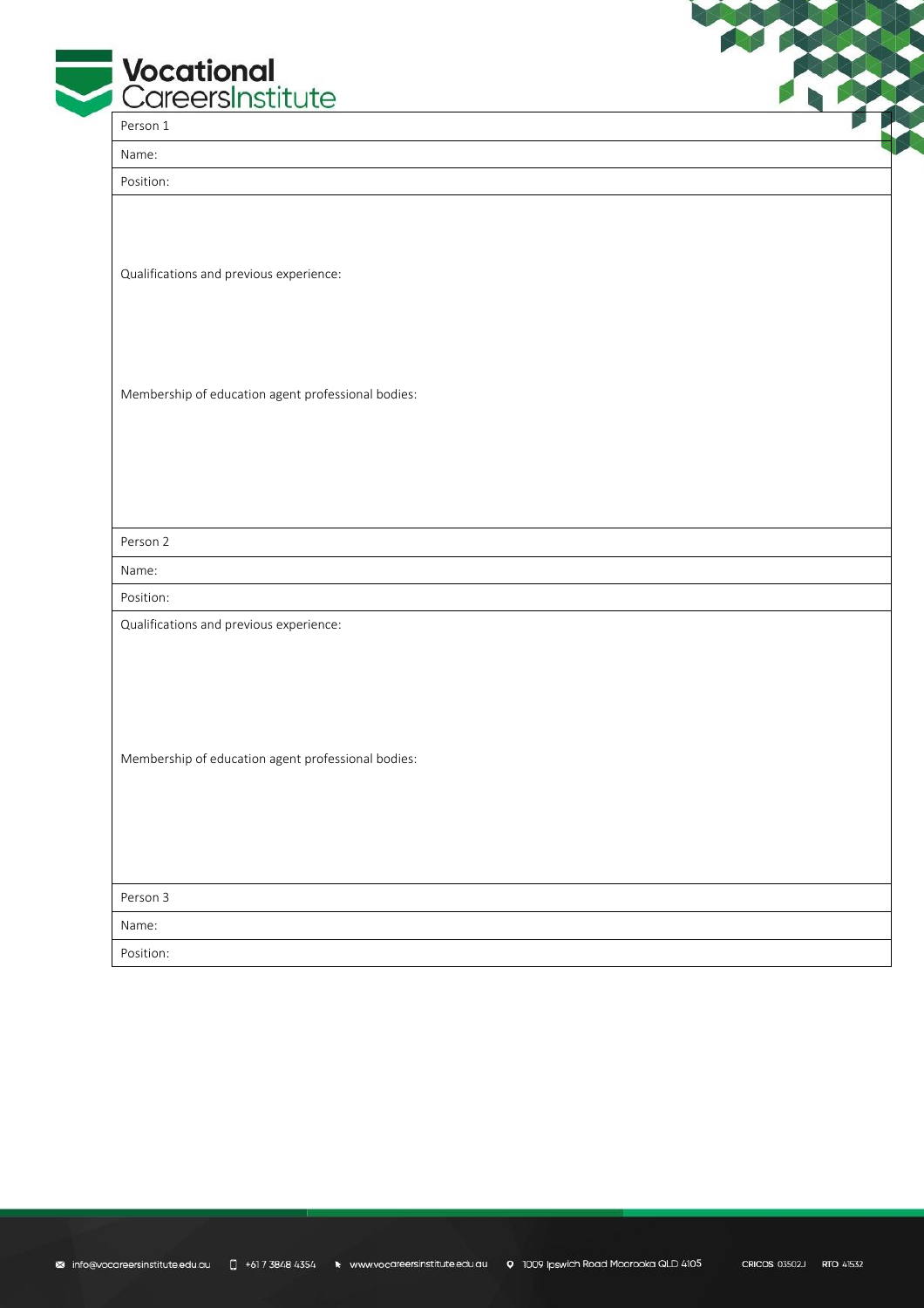

Qualifications and previous experience:

Membership of education agent professional bodies:

Potential Markets and Services to be Provided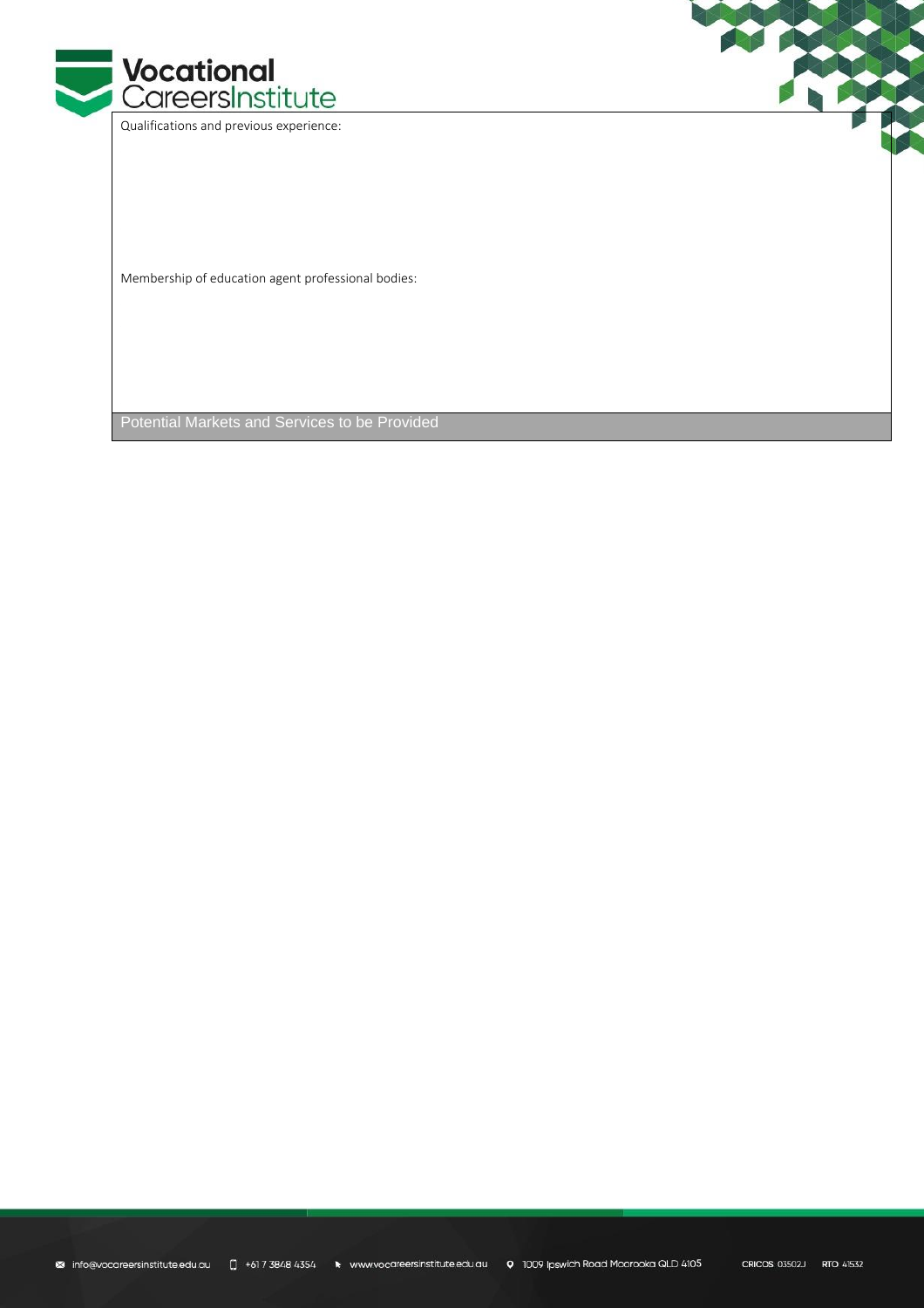

What are your target markets?

What marketing strategies will you use to promote our courses?

Please outline any support services that you offer prospective students.

Do you charge students any fees for your service? If YES, please provide details of the services and relevant fee for each.

Agency Performance and Compliance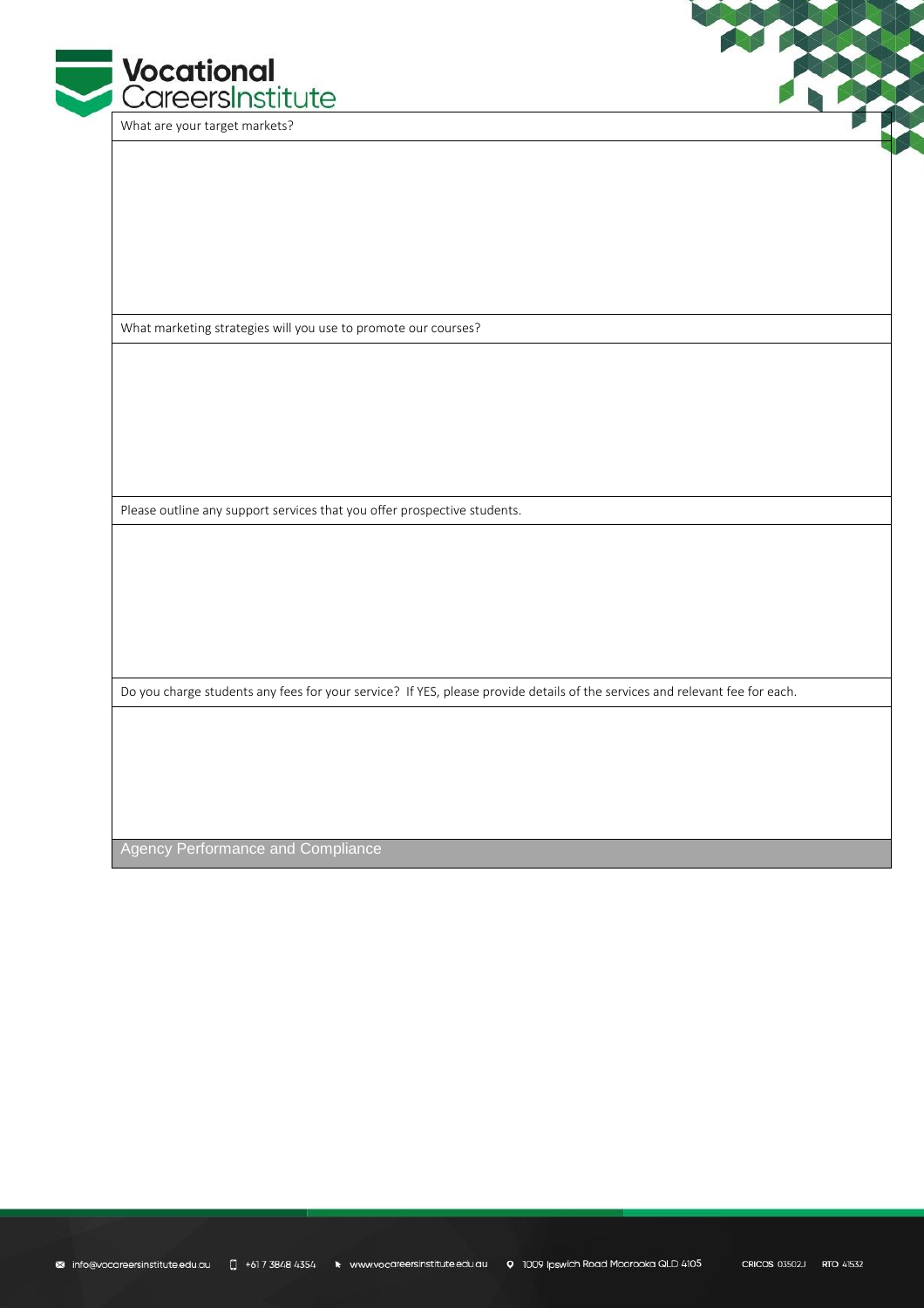## **Vocational** CareersInstitute

How many Australian education institutions are you currently representing?

How many students have you referred to Australian educational institutions in the past 2 years?

Please briefly outline how you and your organisation will fulfil your responsibilities as an education agent as required by the National Code 2017. Please attach additional information such as company flyers etc. if required.

Have you or any of your staff completed the Education Agents Training Course (EATC) available throug[h www.pieronline.org?](http://www.pieronline.org/)  $\Box$  Yes  $\Box$  No

If YES, please list who has completed the course.

Do you have a comprehensive understanding of the requirements of the ESOS Act and National Code?

□ Yes □ No

Do you regularly monitor the Department of Home Affairs website <https://www.homeaffairs.gov.au/> and the Department of Education

 $\Box$  Yes  $\Box$  No

Are you willing to comply with the requirements of Vocational Careers Institute regarding advertising, course materials and application procedures, and provide accurate information to students?

□ Yes □ No

Are you prepared to use the marketing materials provided by Vocational Careers Institute to promote our courses?

□ Yes □ No

Additional Information

Please provide any other information that you think will support your application.

References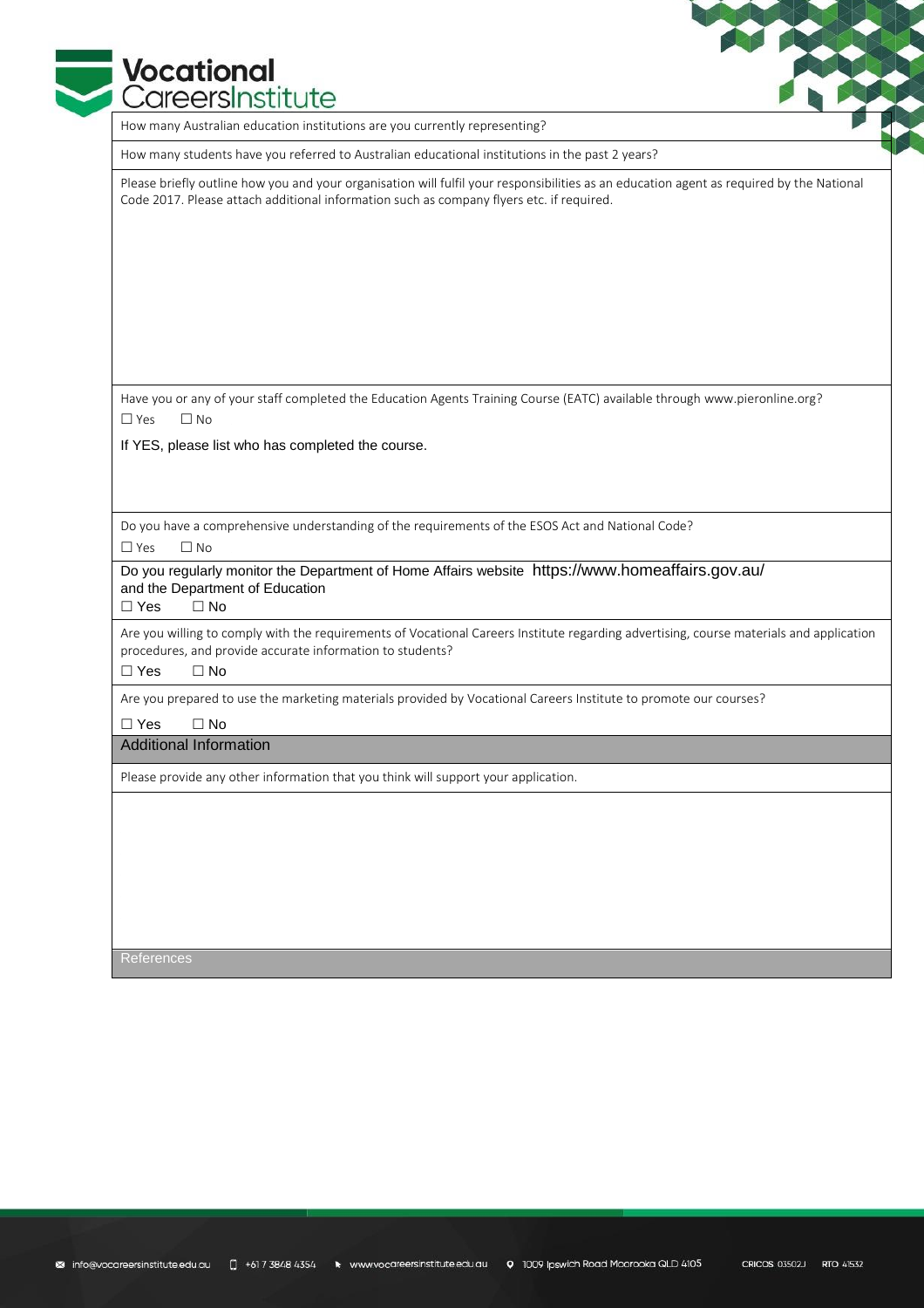# **Vocational**<br>CareersInstitute

Please provide details of at least 3 Australian educational institutes that we can contact for a reference.

| Institution 1       |  |
|---------------------|--|
| Name of Institution |  |
| Contact Person      |  |
| Position            |  |
| Phone Number        |  |
| Email Address       |  |
| Institution 2       |  |
| Name of Institution |  |
| Contact Person      |  |
| Position            |  |
| Phone Number        |  |
| Email Address       |  |
| Institution 3       |  |
| Name of Institution |  |
| Contact Person      |  |
| Position            |  |
| Phone Number        |  |
| Email Address       |  |
| Declaration         |  |

In signing this agreement, you declare that

- You have read and understood the extract from the ESOS Act 2000 Obligations of Agents.
- The answers and details provided in this application are true, accurate and complete.
- Vocational Careers Institute is authorised to contact the referees listed to collect information about my conduct and services.
- You acknowledge and agree to the privacy statement provided below.

Privacy Statement: All information collected, used or disclosed by Vocational Careers Institute is confidential and is protected by the Privacy Act 1988 and other relevant legislation. Vocational Careers Institute policy is outlined in the Information Privacy Policy available from our website. Information about Agents or students may be made available to Commonwealth and State agencies if required to provide the information by law.

Signature: Date: / /

Printed Name: